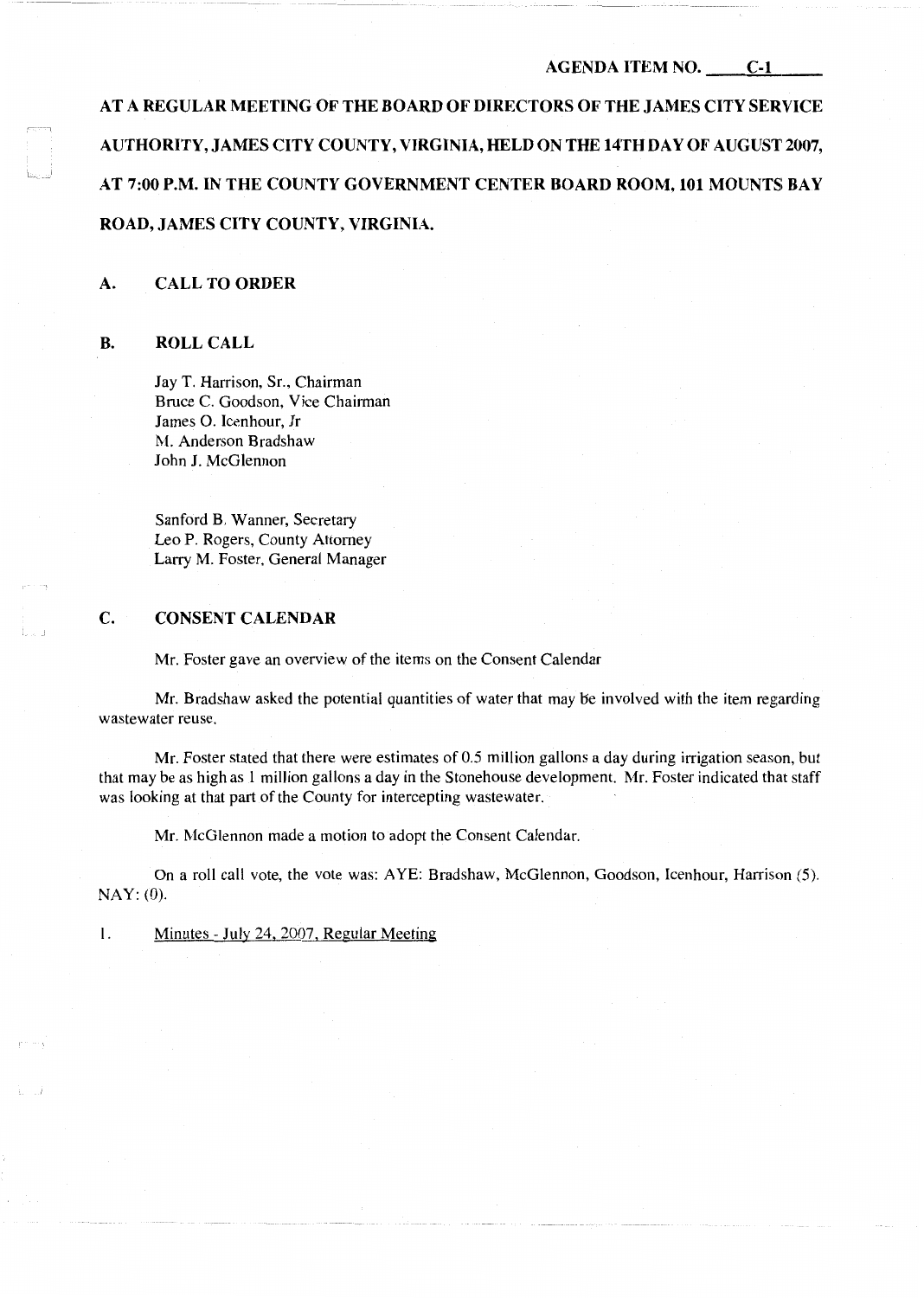## 2. Memorandum of Understanding - Hampton Roads Sanitation District - Wastewater Reuse

# **RESOLUTION**

### MEMORANDUM OF UNDERSTANDING -

#### HAMPTON ROADS SANITATION DISTRICT-

#### STONEHOUSE DEVELOPMENT WASTEWATER REUSE

- WHEREAS, the developer of the Stonehouse project, Hampton Roads Sanitation District (HRSD), and the James City Service Authority (JCSA) are interested in evaluating the feasibility of implementing a wastewater reuse project to serve the Stonehouse Development; and
- WHEREAS, the HRSD has agreed in concept to jointly fund the project if the project is constructed and that the study costs will be incorporated into the services fees, if implemented.
- NOW, THEREFORE BE IT RESOLVED that the Board of Directors of the James City Service Authority, James City County, Virginia, authorizes the General Manager to sign on behalf of the James City Service Authority a Memorandum of Understanding defining the terms for participating in the Stonehouse Wastewater Reuse Study.
- 3. Formal Acceptance of Water and Sewer Systems FY 2007

# **RESOLUTION**

#### FORMAL ACCEPTANCE OF WATER AND SEWER SYSTEMS - FY 2007

- WHEREAS, certain water and sewer infrastructures have been constructed by developers and dedicated to the James City Service Authority; and
- WHEREAS, these water and sewer infrastructures have been constructed in accordance with technical requirements of the James City Service Authority.
- NOW, THEREFORE, BE IT RESOLVED that the Board of Directors of the James City Service Authority, James City County, Virginia, does formally accept the dedication of the water and sewer systems listed below, as of June 30, 2007.

#### Water Dedications

---------~-··

| Development                           | Value     |
|---------------------------------------|-----------|
| Colonial Heritage, Phase 2, Section 1 | \$175,315 |
| Colonial Heritage, Phase 2, Section 2 | 129,835   |
| Colonial Heritage, Phase 3, Section 1 | 357,180   |
| Fenwick Hills, Section 2              | 161,600   |
| Ford's Colony, Section 32C            | 123,350   |
| Francis Rees Subdivision              | 44,200    |

---------· ------··~----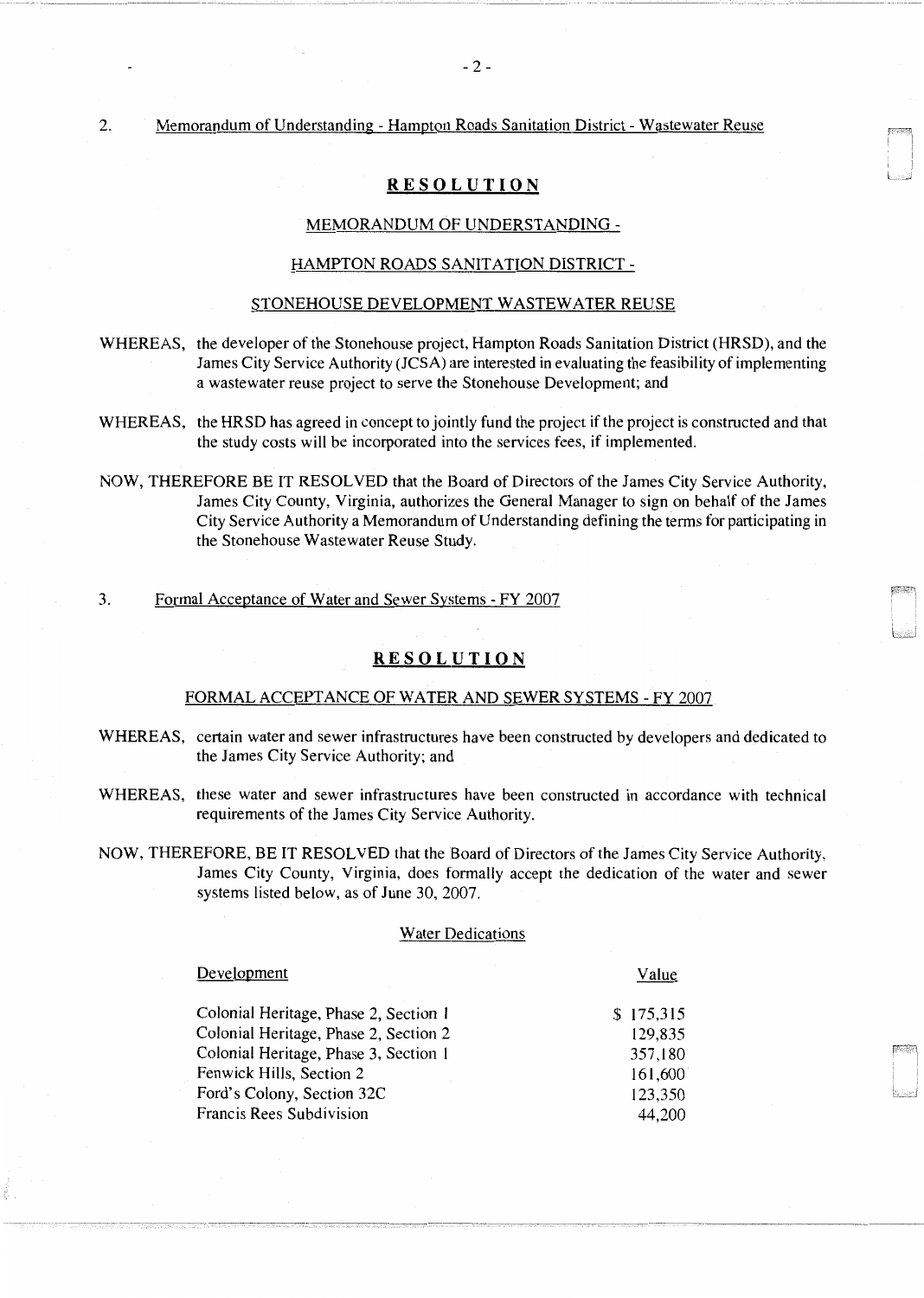| Greensprings West, Phase 4A      | 98,250  |
|----------------------------------|---------|
| Kensington Woods                 | 88,900  |
| Monticello Woods, Phase 2A       | 60,200  |
| Peleg's Point, Section 5         | 147,440 |
| Powhatan Village, Phase 7        | 97,450  |
| Stonehouse, Section 5A, Lisburn  | 345,470 |
| Stonehouse Glen, Phase 1         | 332,930 |
| Stonehouse, Fieldstone Parkway   | 519,020 |
| Wexford Hills, Section 2         | 257,330 |
| Williamsburg Landing Parking Lot | 4,600   |
|                                  |         |

Total:

\$2.943.070

\$S.173.12S

### Sewer Dedications

| Development                           | Value     |
|---------------------------------------|-----------|
| Colonial Heritage, Phase 2, Section 1 | \$211,865 |
| Colonial Heritage, Phase 2, Section 2 | 329,050   |
| Colonial Heritage, Phase 3, Section 1 | 579,650   |
| Colonial Heritage, C. C. Sewer        | 1,383,195 |
| Fenwick Hills, Section 2              | 295,955   |
| Ford's Colony, Section 32C            | 172,005   |
| <b>Francis Rees Subdivision</b>       | 25,395    |
| Greensprings West, Phase 4A           | 126,005   |
| Kensington Woods                      | 57,245    |
| Monticello Woods, Phase 2A            | 134,440   |
| Peleg's Point, Section 5              | 235,205   |
| Powhatan Village, Phase 7             | 44,860    |
| Stonehouse, Section 5A, Lisburn       | 468,655   |
| Stonehouse Glen, Phase 1              | 1,109,590 |
|                                       |           |

Total:

### **D. PUBLIC HEARING**

### I. Vacation of Easements - 281 Neck-0-Land Road

Mr. Foster stated Renaissance Property, LLC has petitioned to have 192.2 square feet of an existing easement located at 281 Neck-0-Land Road vacated. In a recent evaluation of the easement area, it was determined that the home that is located on the parcel encroaches on the easement. It was further determined that the area of the easement proposed to be vacated will not materially limit the James City Service Authority (JCSAs) ability to maintain the sewer line. Staff recommended approval of the resolution.

Mr. Icenhour asked how this permitting process came about, if there was a failure to get a proper permit, and how did this happen?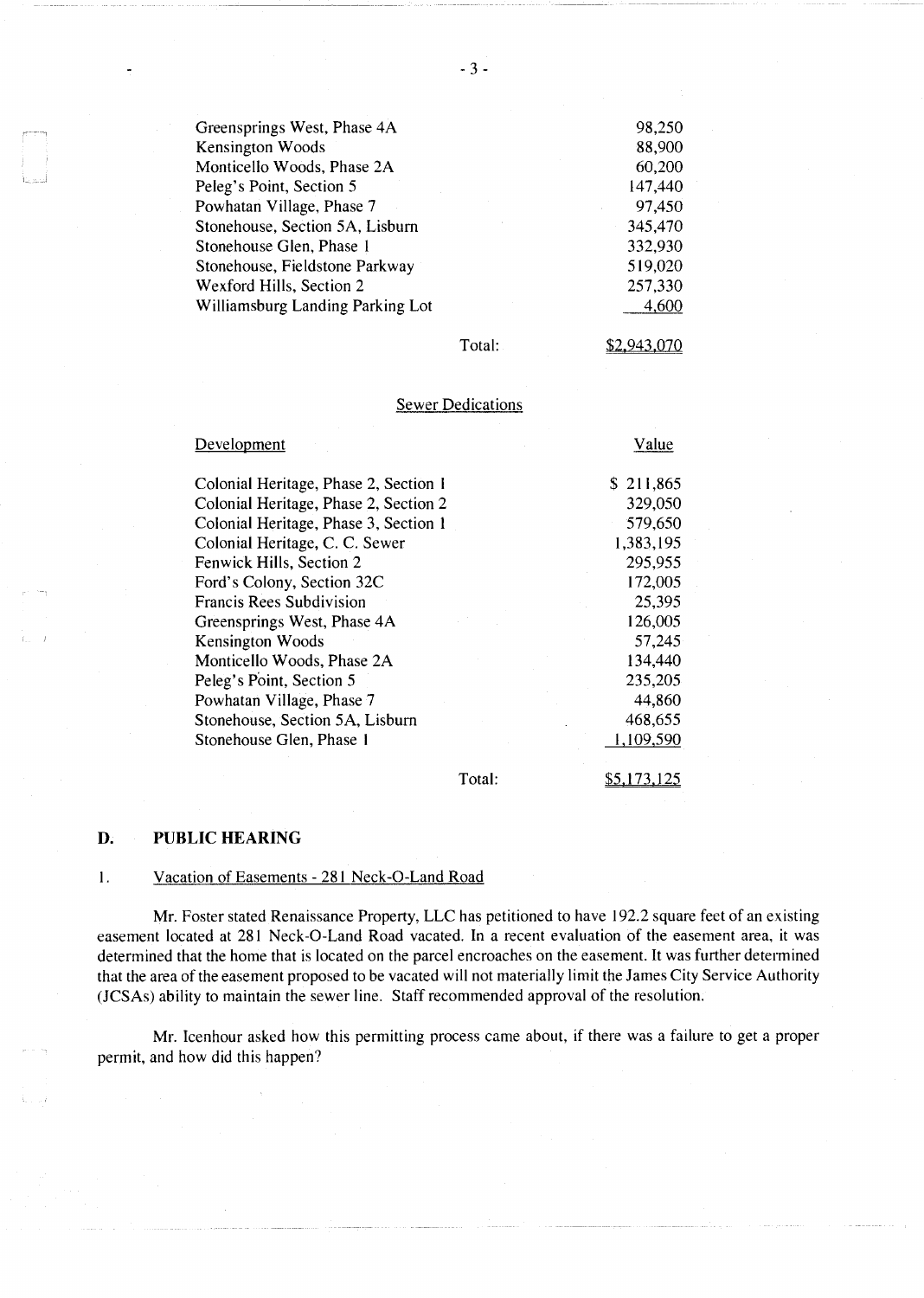Mr. Foster stated there were no building permits in the County records, but this does not mean the property owner did not get one. He stated the pennit may predate County records. He stated he did not feel this was an intentional oversight.

Mr. Icenhour asked how old the house was.

Mr. Foster stated the addition was likely built in the 1960s and original house was built in the 1940s or 1950s.

Mr. McGlennon asked for explanation on how the sewer line would not be compromised by this structure.

Mr. Foster stated there was latitude between the physical sewer line and the house, and the gravity sewer line does not require digging. He stated there was enough room that the home could be worked on within the space between the physical house and the sewer line, and while the sewer line is in easement, it was not over the sewer line.

Mr. Harrison opened the Public Hearing.

As no one wished to speak to this matter, Mr. Harrison closed the Public Hearing.

Mr. Harrison asked if the location of the sewer line had to be disclosed to a new owner of the property.

Mr. Foster stated the plat given to a new owner would have to show that it was encroaching on a sewer line.

Mr. Harrison asked what structure was in place to keep this from happening in the future.

Mr. Foster stated that at this time a homeowner would receive infonnation that there was a sewer line on the parcel because it would be shown at the sale of the property. He stated that this was a good safeguard and that when there was a structure occasionally built over a sewer line, it was usually caught before long.

Mr. Goodson stated that the easement was likely dedicated after the addition was built.

Mr. Foster stated the addition to the house predates the sewer line but the easement predates the addition.

Mr. McGlennon made a motion to adopt the resolution.

On a roll call vote, the vote was: AYE: Bradshaw, McGlennon, Goodson, Icenhour, Harrison (5). NAY: (0).

# **RESOLUTION**

### VACATION OF EASEMENT- 281 NECK-0-LAND ROAD

WHEREAS, it has been determined that a home located at 281 Neck-0-Land Road encroaches on 191.2 square feet of the James City Service Authority's sewer easement located on the property; and

.<br>Hawwiishin handele kalendari kalendari kalendari kalendari k